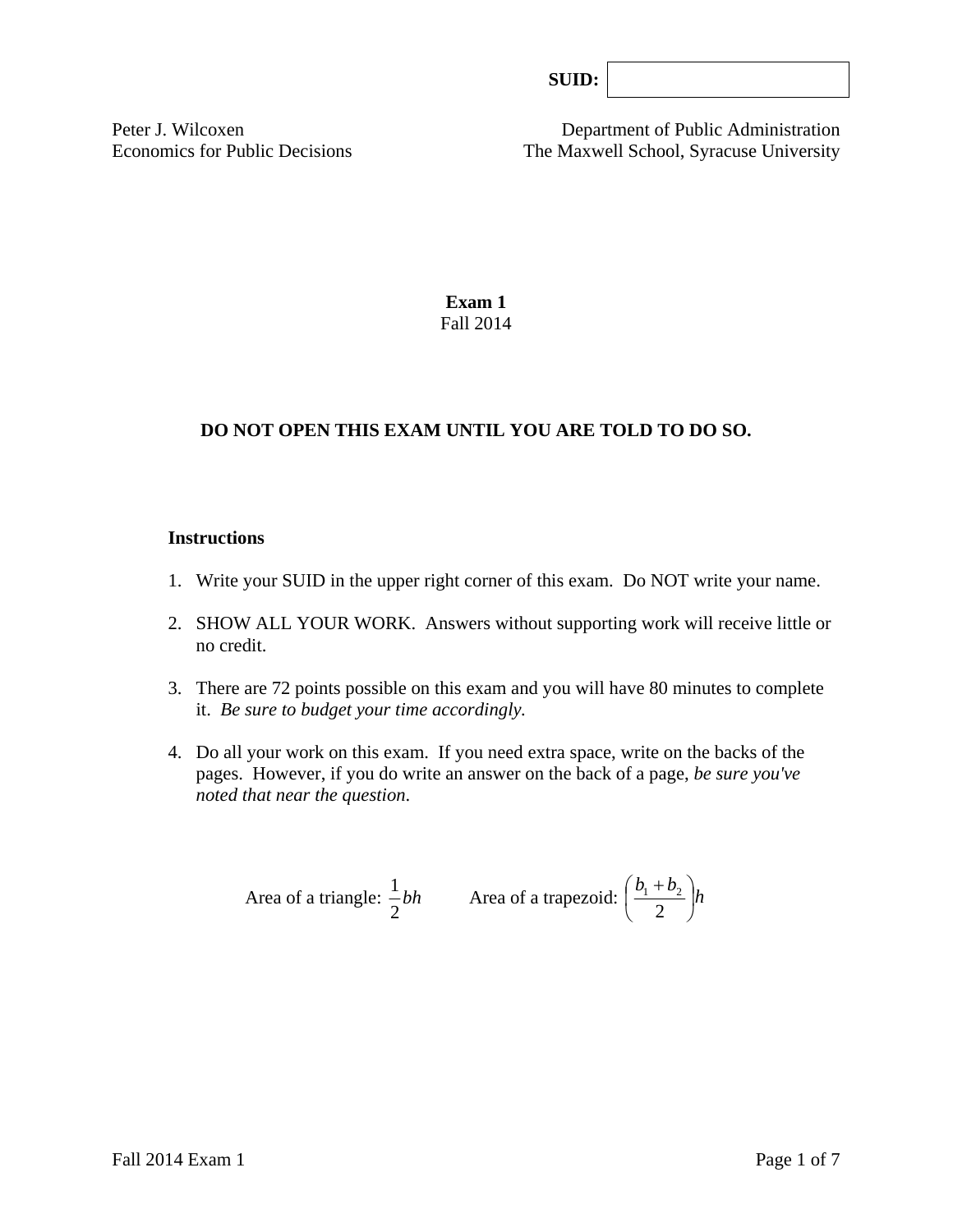# **Part 1 (24 points)**

A good is purchased by 20 type-A people. Each person has an individual willingness to pay given below. The good is produced by 100 type-X sellers and 1 type-Y seller with the willingness to accept curves shown below.

| Individual type-A buyer:  | $WTPai = 880 - Qai$   |
|---------------------------|-----------------------|
| Individual type-X seller: | $WTAxi = 1*Qxi$       |
| Individual type-Y seller: | $WTAyi = (1/100)*Qyi$ |

(a) *12 points.* Please compute:  $\Box$  the market equilibrium price and quantity;  $\Box$  the quantity purchased by an individual buyer; and  $\Box$  the quantity sold by an individual seller of each  $type.$   $\Box$  Illustrate the market equilibrium with an appropriate graph.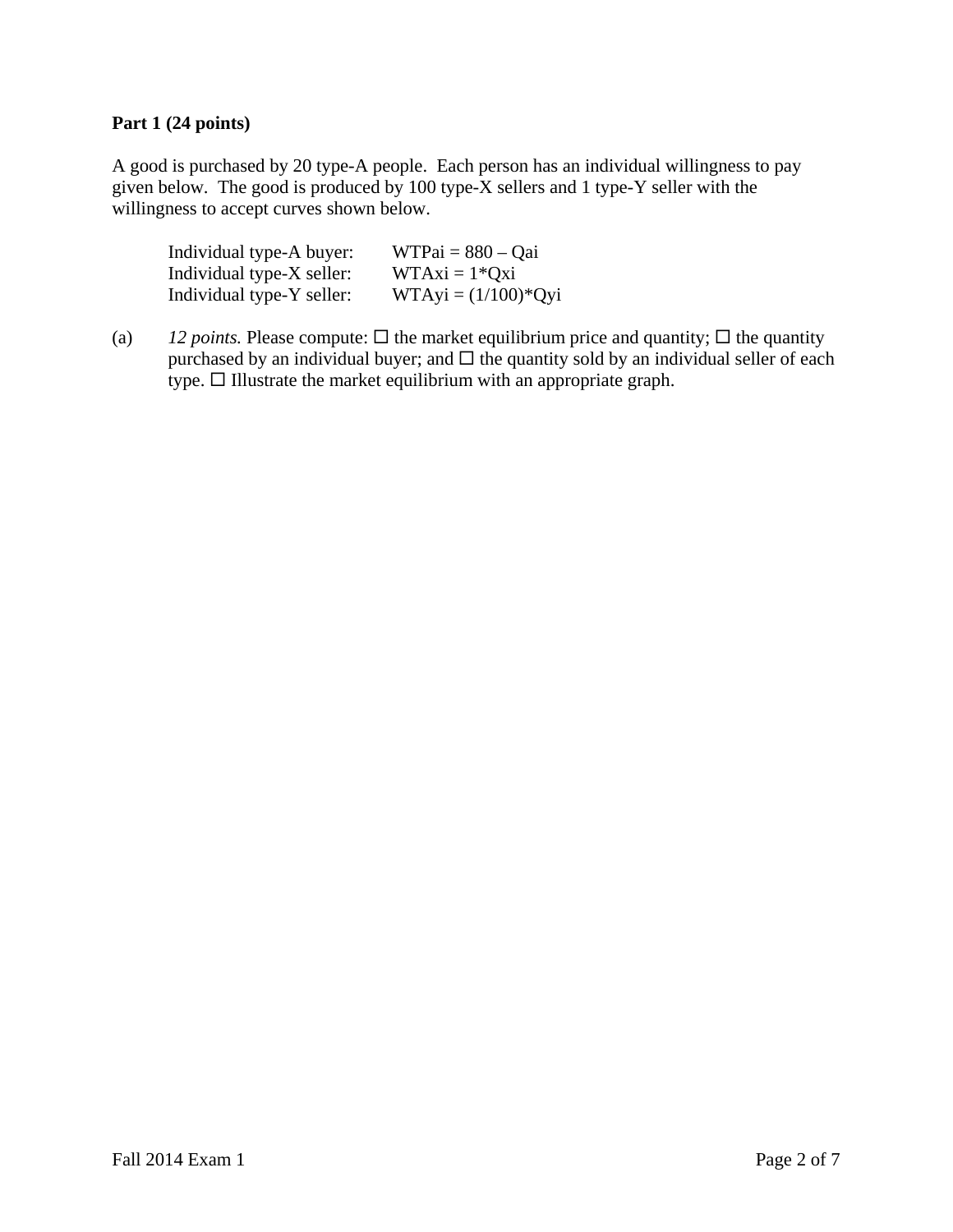### **Part 1, continued**

Now suppose the government announces a tax of \$44 on the good.

(b)  $12 points$ . Please compute:  $\Box$  the new equilibrium quantity and buyer and seller prices;  $\Box$  the total revenue generated by the tax;  $\Box$  the new quantity purchased by an individual buyer;  $\Box$  the new quantity produced by an individual seller of each type;  $\Box$  the change in consumer surplus received by an individual buyer;  $\Box$  the change in producer surplus received by an individual seller of each type; and  $\Box$  the deadweight loss created by the policy.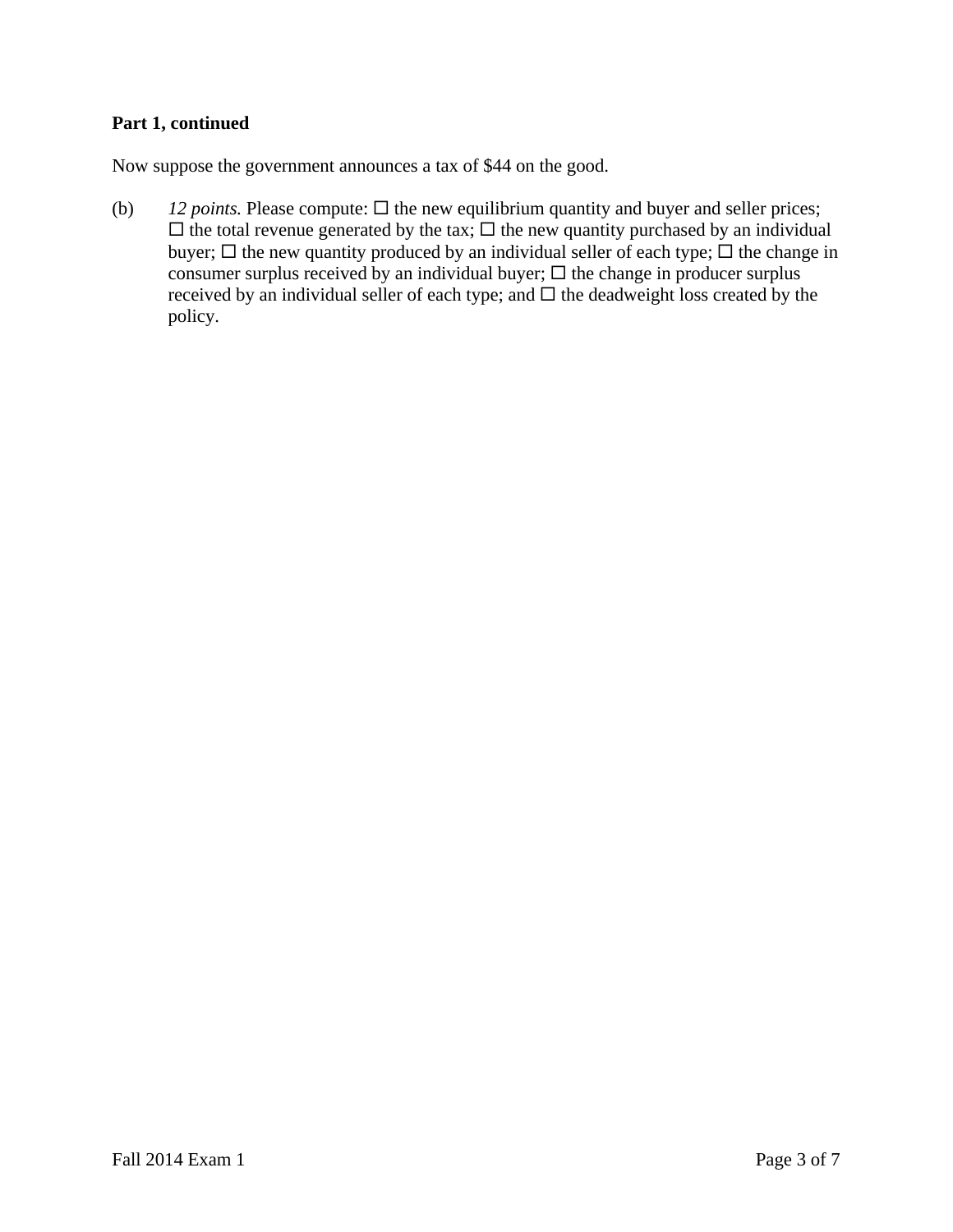# **Part 2 (12 points)**

Suppose a community currently has two electricity producers: C (uses coal) and R (uses renewables). The price of electricity is currently \$50, total consumption is 1000 units, and the demand elasticity is known to be -0.5. Producer C has a perfectly elastic supply curve given by WTAc = \$50. Producer R's supply curve has an elasticity of 5 and Qr is initially 100 units. The government is concerned about carbon dioxide emissions from producer C and would like to shift production from C to R. To do that, it is considering imposing a \$10 tax on units produced by C. There would be no tax on units produced by R.

(a) *12 points*. Please determine:  $\Box$  the new equilibrium price and total quantity consumed;  $\Box$  the old and new quantities produced by C;  $\Box$  the new quantity produced by R; the changes in  $\Box$  CS and  $\Box$  PS for each producer, and the change in  $\Box$  government revenue.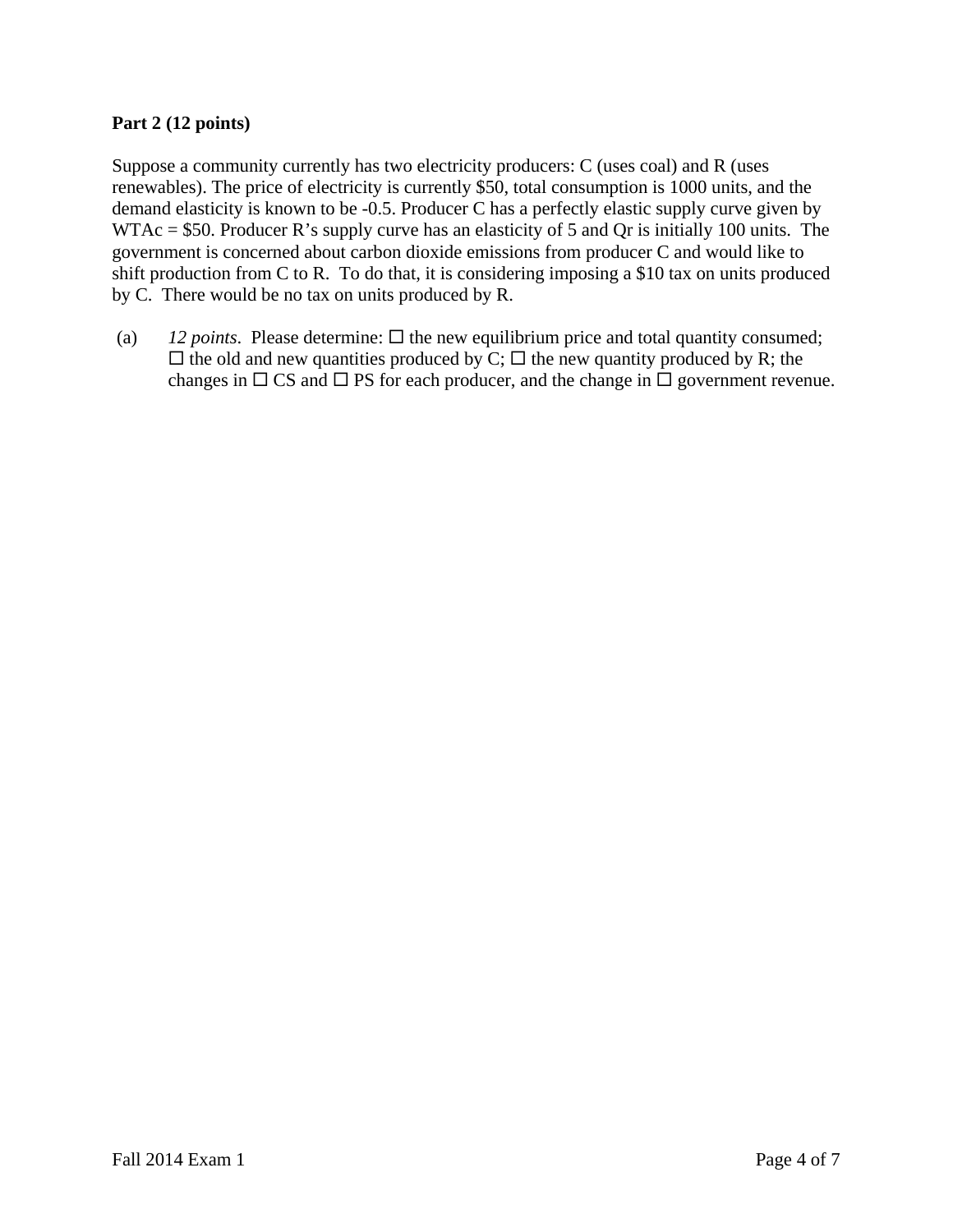# **Part 3 (12 points)**

Governments often have to choose between broad taxes that fall on many goods and narrow taxes that fall on just a few but have higher rates. This question explores that tradeoff.

Suppose a government is choosing between two tax policies. Policy B (for broad) would impose a \$5 tax on each of two goods, X and Y. Policy N (for narrow) would impose a larger tax, \$12, but only on good X. There are no taxes on either good now. The supply of both goods is perfectly elastic at WTAx = \$100 and WTAy = \$100 and 1000 units of each good are currently being sold. Finally, the demand elasticity for each good is known to be -2. (To confirm: prior to the policy, both markets look the same.)

(a) *12 points*. Please determine the following for each policy:  $\Box$  output in each market;  $\Box$ total tax revenue raised;  $\square$  total DWL. Then explain  $\square$  which tax is better and why.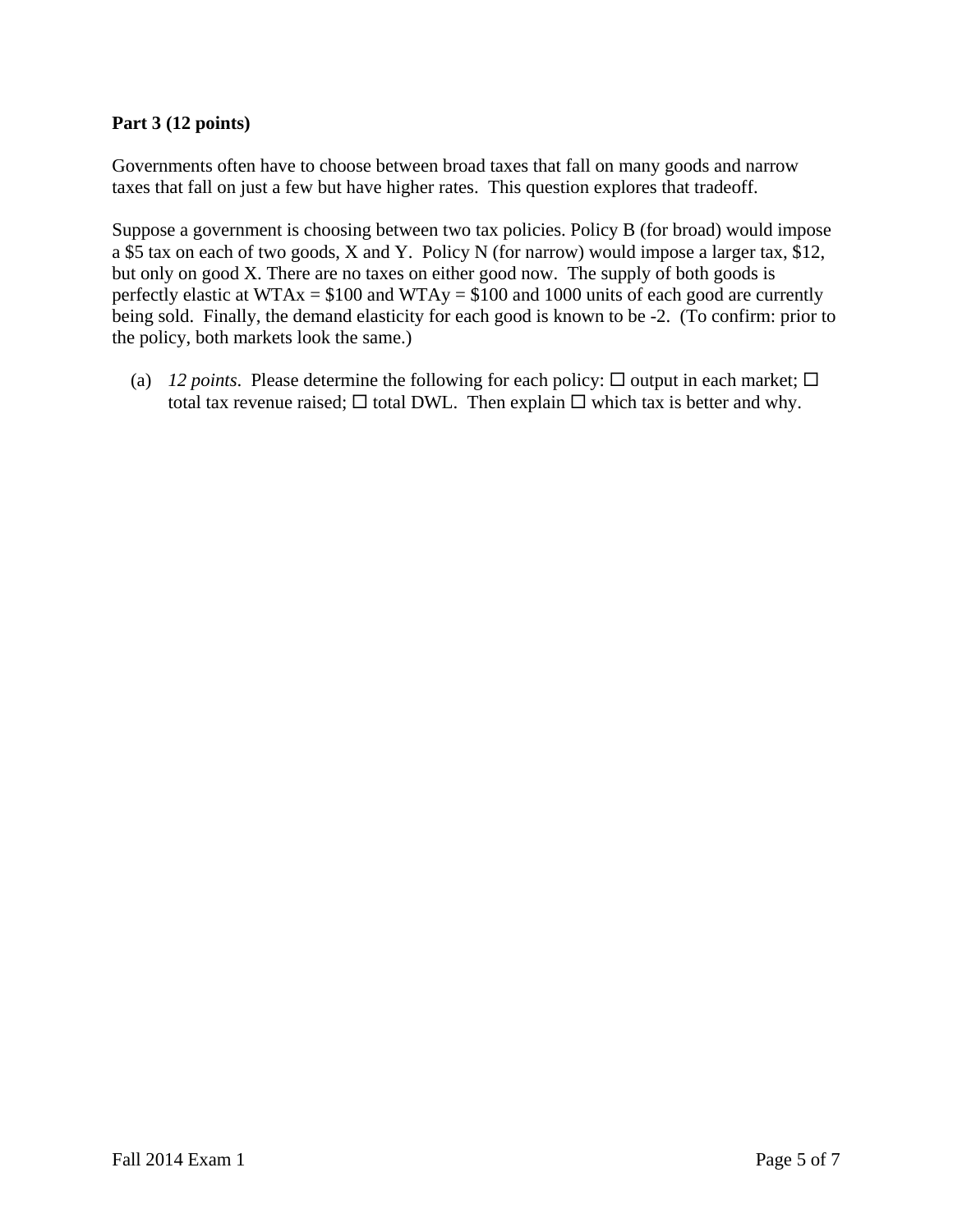# **Part 4 (12 points)**

A government is considering imposing a subsidy to increase consumption of a good. The demand and supply curves for the good are given by the WTP and WTA curves below. There is currently no tax or subsidy in the market and the government is considering a subsidy of \$60 on each unit purchased.

 $WTP = 1100 - 2Q$  $WTA = 200 + Q$ 

(a) 12 *points*. Please determine:  $\Box$  the equilibrium price and quantity in the market without the subsidy;  $\Box$  the new equilibrium that would occur if the subsidy is imposed;  $\Box$  the changes in CS, PS and government revenue the subsidy would produce; and  $\Box$  the DWL, if any.